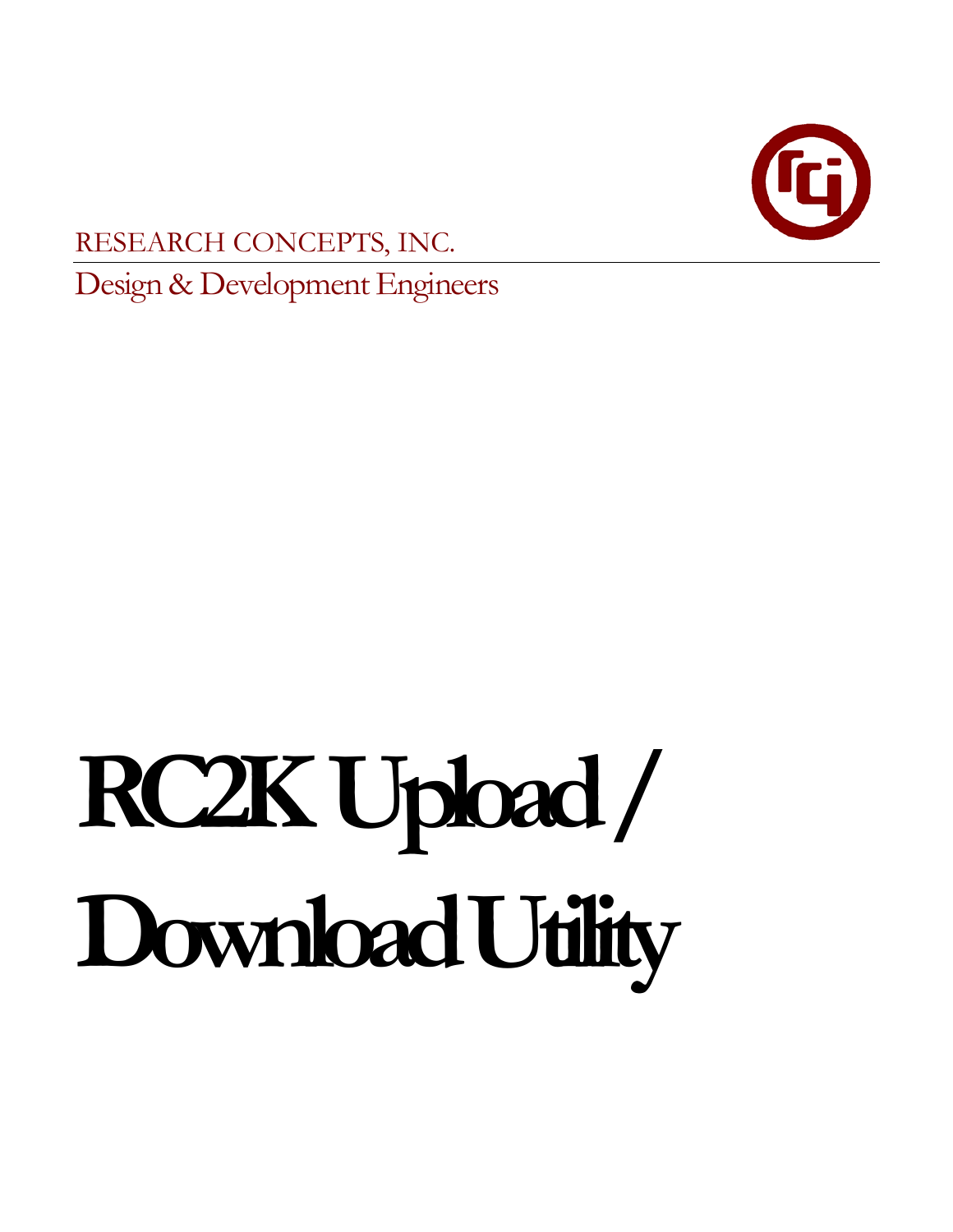## **Overview**

The RC2K Upload/Download Utility can save, edit, and restore configuration data from a Research Concepts RC2000A satellite antenna controller. It features a simple, easy-to-use interface with a built-in text editor built on top of the reliable RciComm Serial Communications Library.

## Software Setup

The installation program provided will automatically copy all the necessary files needed by this software to the subdirectory: "C:\Program Files\Research Concepts\rc2kud\". The installation includes the following:

- RC2K Upload / Download Utility (rc2kud) - The main software application.
- Serial Communication Troubleshooter - An interactive troubleshooter to assist in identifying and repairing serial communication problems.
- RCI Serial Communication Utility (rcsc) - Used to automatically detect the PC serial port settings required to connect to a controller.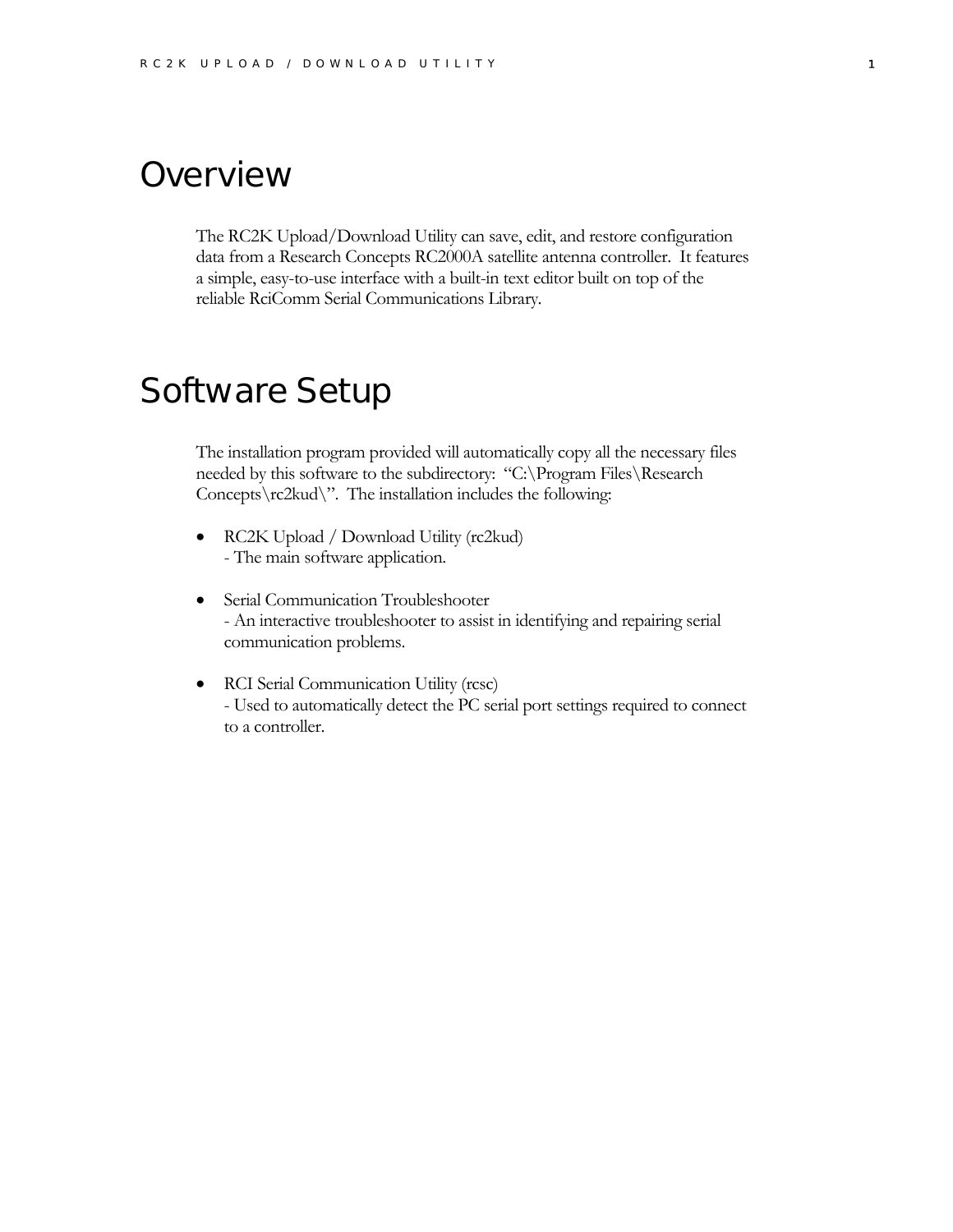## Operation Tutorial

#### Interface Parts

The RC2K Upload/Download Utility interface has five main parts:

- 1. Menu Bar
- 2. Toolbar
- 3. Serial Communication Toolbar
- 4. Text Area
- 5. Status Bar



The Menu Bar and Toolbar hold commands equivalent to those of Notepad or any other simple text editor (New, Save, Open, Print, Print Preview, etc.) and two special commands, Transfer Configuration Data and Edit Mode.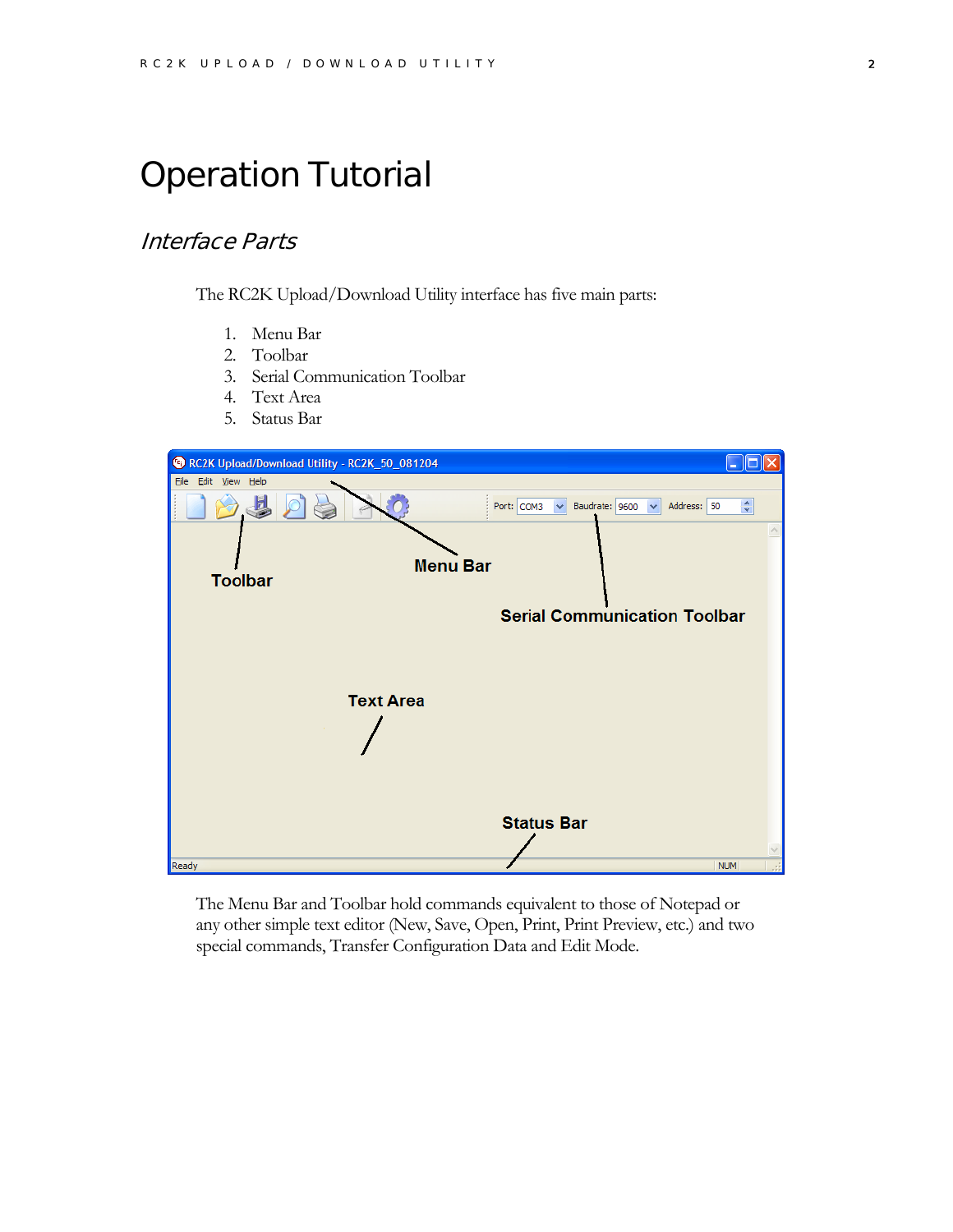#### Communications Settings

The first step in any upload/download operation is to choose the serial communications settings by using the Serial Communications Toolbar.



RC2KUD automatically detects all valid communication ports when it starts up and adds them to the dropdown list labeled "Port:". In addition, the Serial Communications Toolbar will remember the last port, baud rate, and address used when the program is started.

#### Transferring Data from Controller to PC

When commanded, RC2KUD first transfers all the configuration data to the PC. Then, all the current satellite data is also transferred to the PC and appended to the end of the text file.

To transfer data from a RC2K controller to the PC, use the Transfer Configuration Data Command by choosing "Transfer configuration data…" from the Edit menu, or by clicking the last button on the Toolbar. The Transfer dialog box appears:

| Synchronize                                                                     |              |
|---------------------------------------------------------------------------------|--------------|
| Transfer configuration data<br>Controller -> Computer<br>Computer -> Controller | OK<br>Cancel |
| Clear all satellite data in memory                                              |              |

This dialog has two options: Controller -> PC and PC -> Controller. At this time, no data has been loaded, so only the Controller -> PC option is available. Clicking the OK button begins the transfer process.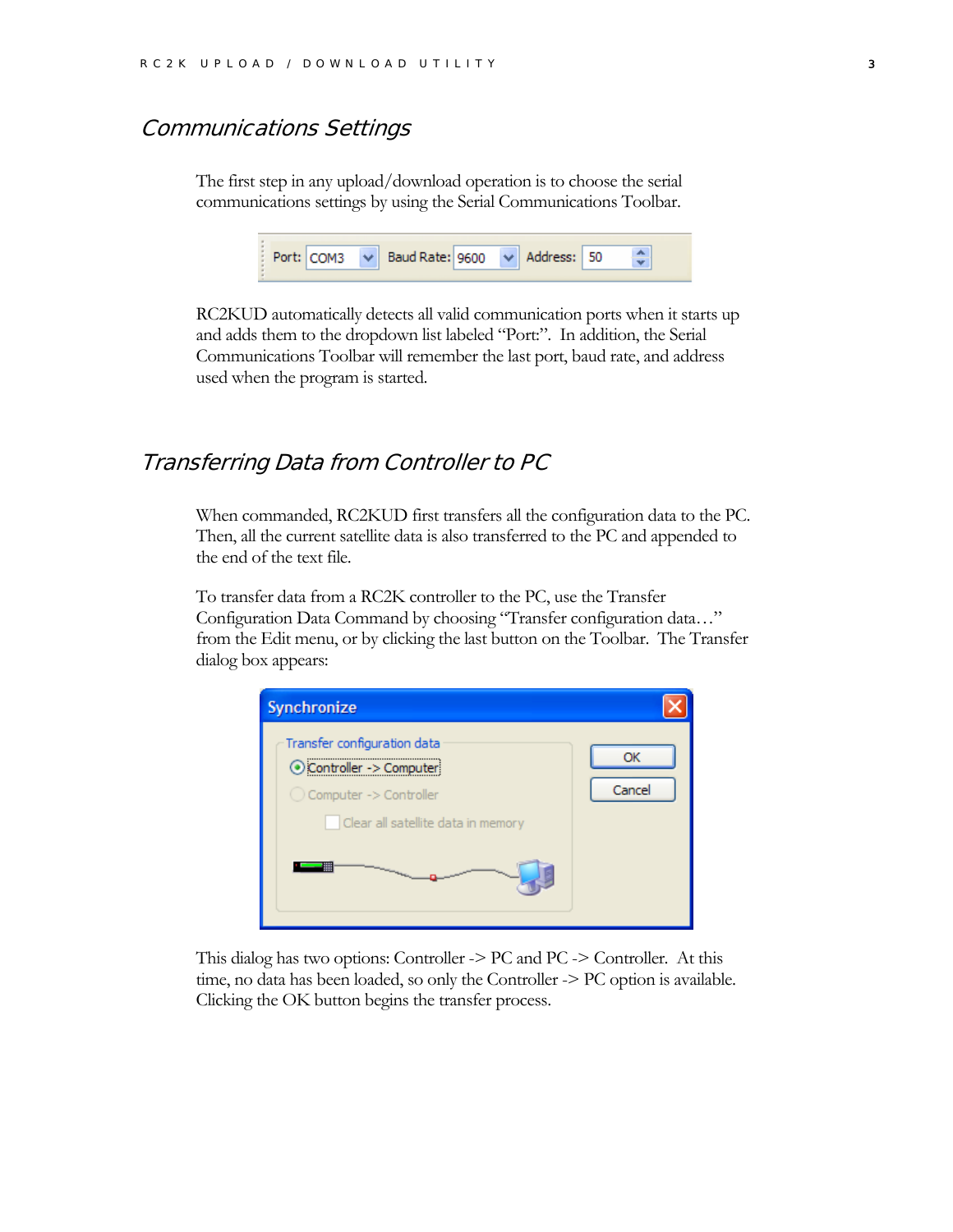### Viewing Configuration Data

The following is a screen shot of rc2kud after a successful data transfer:

|     |                     | RC2K Upload/Download Utility - RC2K 50 081204                                                                          |                                             |  |  |  |
|-----|---------------------|------------------------------------------------------------------------------------------------------------------------|---------------------------------------------|--|--|--|
|     | File Edit View Help |                                                                                                                        |                                             |  |  |  |
|     |                     | Port: $COM3 \rightarrow$<br>Baudrate: $9600 \times$<br>Address: 50                                                     | $\blacktriangle$<br>$\overline{\mathbf{v}}$ |  |  |  |
|     |                     | 'RC2K Upload / Download Utility<br>'Controller Configuration Data File<br>'See the documentation for more information. |                                             |  |  |  |
|     |                     | 'This file was created on Thursday, August 12, 2004 at 23:08.49 UTC.                                                   |                                             |  |  |  |
|     |                     | 'Configuration Data Format:                                                                                            |                                             |  |  |  |
|     |                     | 'Index, Value Description                                                                                              |                                             |  |  |  |
| Ю,  | $\Omega$            | 'Auto Pol Enable (0 - Disable, 1 - Enable)                                                                             |                                             |  |  |  |
| 1,  | $\mathbf{1}$        | 'Auto Pol Vpol Level (0 - Low, 1 - High)                                                                               |                                             |  |  |  |
| 2,  | $\mathbf{1}$        | 'Simultaneous Azim Elev (0 - Disable, 1 - Enable)                                                                      |                                             |  |  |  |
| з,  | 96                  | 'Comm Port Baud Rate (3, 6, 12, 24, 48, 96 Hundreds)                                                                   |                                             |  |  |  |
| Α,  | 50                  | 'Comm Port Address (49 - 111)                                                                                          |                                             |  |  |  |
| 7,  | 200                 | 'Geo Position (0 - Disable)                                                                                            |                                             |  |  |  |
| 8,  | 1113                | 'Azim Cw Limit (30 - 65535)                                                                                            |                                             |  |  |  |
| Ι9, | 517                 | 'Elev Up Limit (30 - 65535)                                                                                            |                                             |  |  |  |
| 10. | 15                  | 'Peakup Chand Azim Step (3 - 50 Counts)                                                                                |                                             |  |  |  |
| 11, | 15                  | 'Peakup Chand Elev Step (3 - 50 Counts)                                                                                |                                             |  |  |  |
| 12, | 1                   | 'AGC Polarity (0 - Negative, 1 - Positive)                                                                             |                                             |  |  |  |
| 13, | 150                 | 'AGC Cband Threshold (0 - 999)                                                                                         |                                             |  |  |  |
| 14. | 150                 | 'AGC Kband Threshold (0 - 999)                                                                                         |                                             |  |  |  |
| 15, | 6                   | 'Peakup Kband Azim Step (3 - 50 Counts)                                                                                |                                             |  |  |  |
| 16. | 6.                  | 'Peakup Kband Elev Step (3 - 50 Counts)                                                                                |                                             |  |  |  |
| 17, | 591                 | 'Azim Position Cnt (30 - 65535)                                                                                        |                                             |  |  |  |
|     |                     |                                                                                                                        |                                             |  |  |  |
|     |                     |                                                                                                                        | <b>NUM</b>                                  |  |  |  |

A text file is created with a default filename of RC2K\_(address)\_(date). Within the file, every data item (configuration data or satellite data) is listed on its own line in comma-delimited format along with a description. All characters on a line after a single quotation mark (') are considered comments.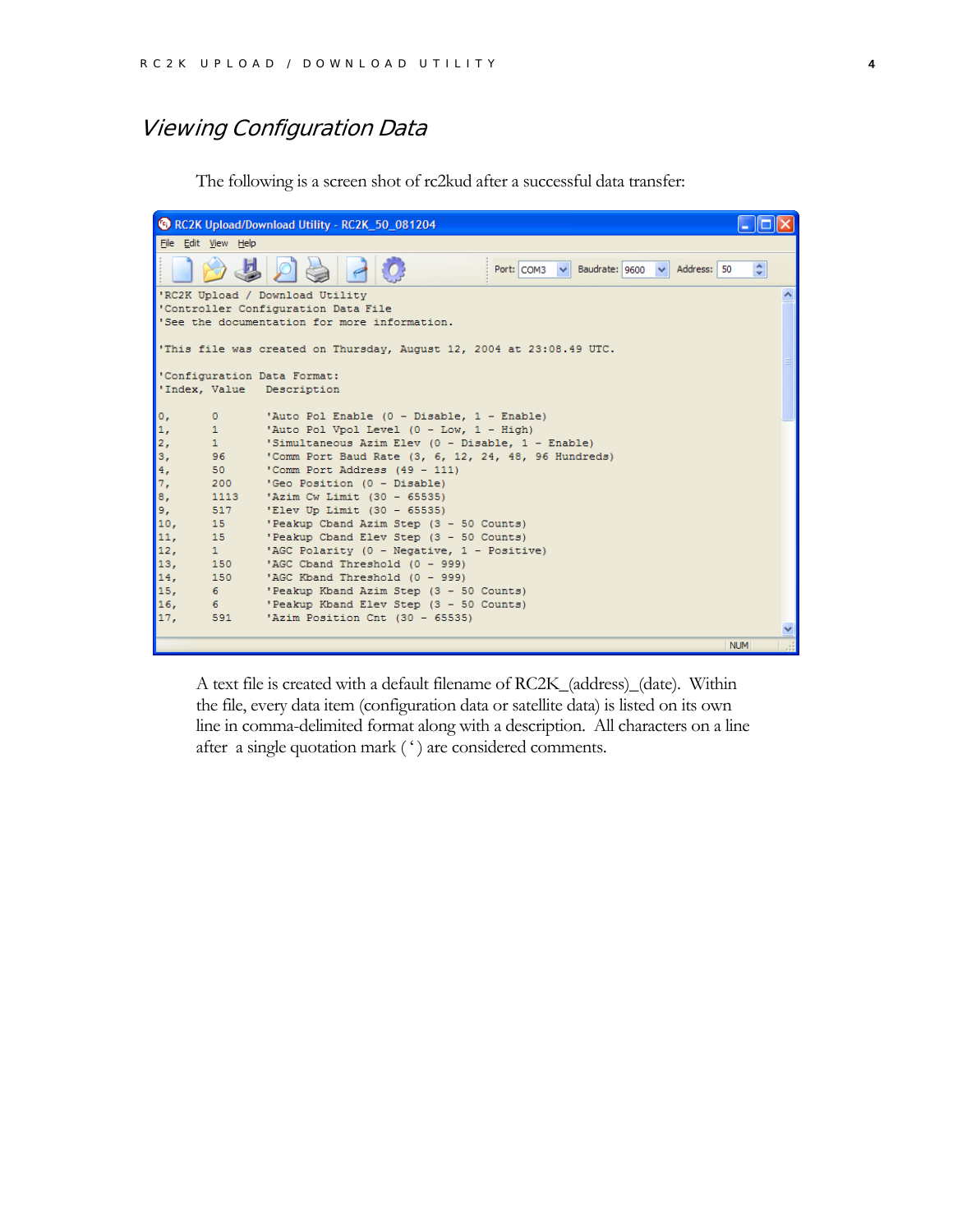#### Editing Configuration Data

To edit the data in an open file, the interface must be switched to Edit Mode by choosing "Edit Mode" from the View menu, or by clicking the "Toggle Edit Mode" button on the Toolbar. In this mode, RC2KUD acts just like a simple text editor. The following is a screen shot in Edit Mode:

| RC2K Upload/Download Utility - RC2K_50_081204.txt                    |                       |  |  |  |
|----------------------------------------------------------------------|-----------------------|--|--|--|
| File Edit View Help                                                  |                       |  |  |  |
| Baud Rate: 9600 V<br>Address: 50                                     | $\frac{\lambda}{\nu}$ |  |  |  |
| 'RC2K Upload / Download Utility                                      |                       |  |  |  |
| 'Controller Configuration Data File                                  |                       |  |  |  |
| 'See the documentation for more information.                         |                       |  |  |  |
|                                                                      |                       |  |  |  |
| 'This file was created on Thursday, August 12, 2004 at 23:08.49 UTC. |                       |  |  |  |
|                                                                      |                       |  |  |  |
| 'Configuration Data Format:                                          |                       |  |  |  |
| 'Index, Value Description                                            |                       |  |  |  |
| I٥.<br>'Auto Pol Enable (0 - Disable, 1 - Enable)<br>0               |                       |  |  |  |
| 'Auto Pol Vpol Level (0 - Low, 1 - High)<br>11,<br>1                 |                       |  |  |  |
| 2,<br>1.<br>'Simultaneous Azim Elev (0 - Disable, 1 - Enable)        |                       |  |  |  |
| 13,<br>96<br>'Comm Port Baud Rate (3, 6, 12, 24, 48, 96 Hundreds)    |                       |  |  |  |
| 50<br>'Comm Port Address (49 - 111)<br>Α,                            |                       |  |  |  |
| 17,<br>200<br>'Geo Position (0 - Disable)                            |                       |  |  |  |
| 18,<br>1113<br>'Azim Cw Limit (30 - 65535)                           |                       |  |  |  |
| Ι9,<br>517<br>'Elev Up Limit (30 - 65535)                            |                       |  |  |  |
| 110.<br>'Peakup Cband Azim Step (3 - 50 Counts)<br>15                |                       |  |  |  |
| 15<br>'Peakup Cband Elev Step (3 - 50 Counts)<br>111.                |                       |  |  |  |
| 112.<br>'AGC Polarity (0 - Negative, 1 - Positive)<br>$\mathbf{1}$   |                       |  |  |  |
| 'AGC Cband Threshold (0 - 999)<br>113.<br>150                        |                       |  |  |  |
| 114,<br>150<br>'AGC Kband Threshold (0 - 999)                        |                       |  |  |  |
| 15,<br>6.<br>'Peakup Kband Azim Step (3 - 50 Counts)                 |                       |  |  |  |
| 6.<br>'Peakup Kband Elev Step (3 - 50 Counts)<br>116.                |                       |  |  |  |
| 'Azim Position Cnt (30 - 65535)<br>117,<br>591                       |                       |  |  |  |
|                                                                      |                       |  |  |  |
| Ready                                                                | <b>NUM</b>            |  |  |  |

The Serial Communication Toolbar as well as the Transfer Configuration Data are unusable in Edit Mode to prevent accidental data corruption. To enable these two items, switch back to Normal Mode by choosing "Edit Mode" from the View menu, or by clicking the "Toggle Edit Mode" button on the Toolbar.

NOTE: Edit mode is not available for an empty file.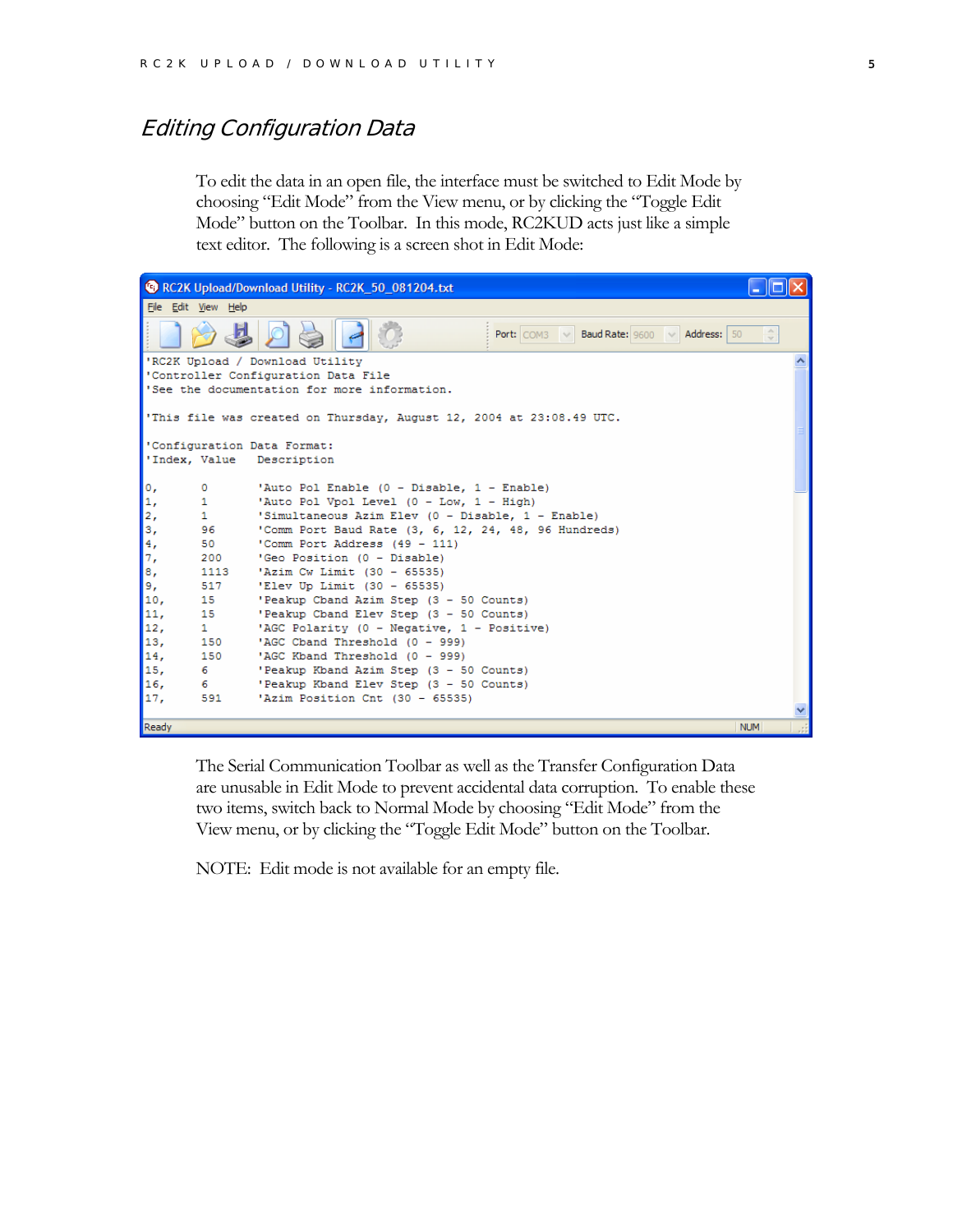#### Transferring Data from PC to Controller

When commanded, RC2KUD first transfers all the configuration data to the controller, updating each index in order. Then, it transfers all the satellite data to the controller. If a satellite with the same name exists in the controller memory, that satellite is updated with the new data.

NOTE: Configuration Data Indices 3, 4, 5 and 6 are not updated by RC2KUD during a transfer to the controller. Changing the Baud Rate, Address, or Remote Mode Enable must be done from the front panel of the controller.

To transfer data from the PC to a RC2K controller, use the Transfer Configuration Data Command by choosing "Transfer configuration data…" from the Edit menu, or by clicking the last button on the Toolbar. The Transfer dialog box appears again:

| <b>Transfer</b>                                                                                                      |              |
|----------------------------------------------------------------------------------------------------------------------|--------------|
| Transfer configuration data<br>Controller -> PC<br>$\bigcirc$ PC -> Controller<br>Clear all satellite data in memory | OK<br>Cancel |

Both transfer options are now available.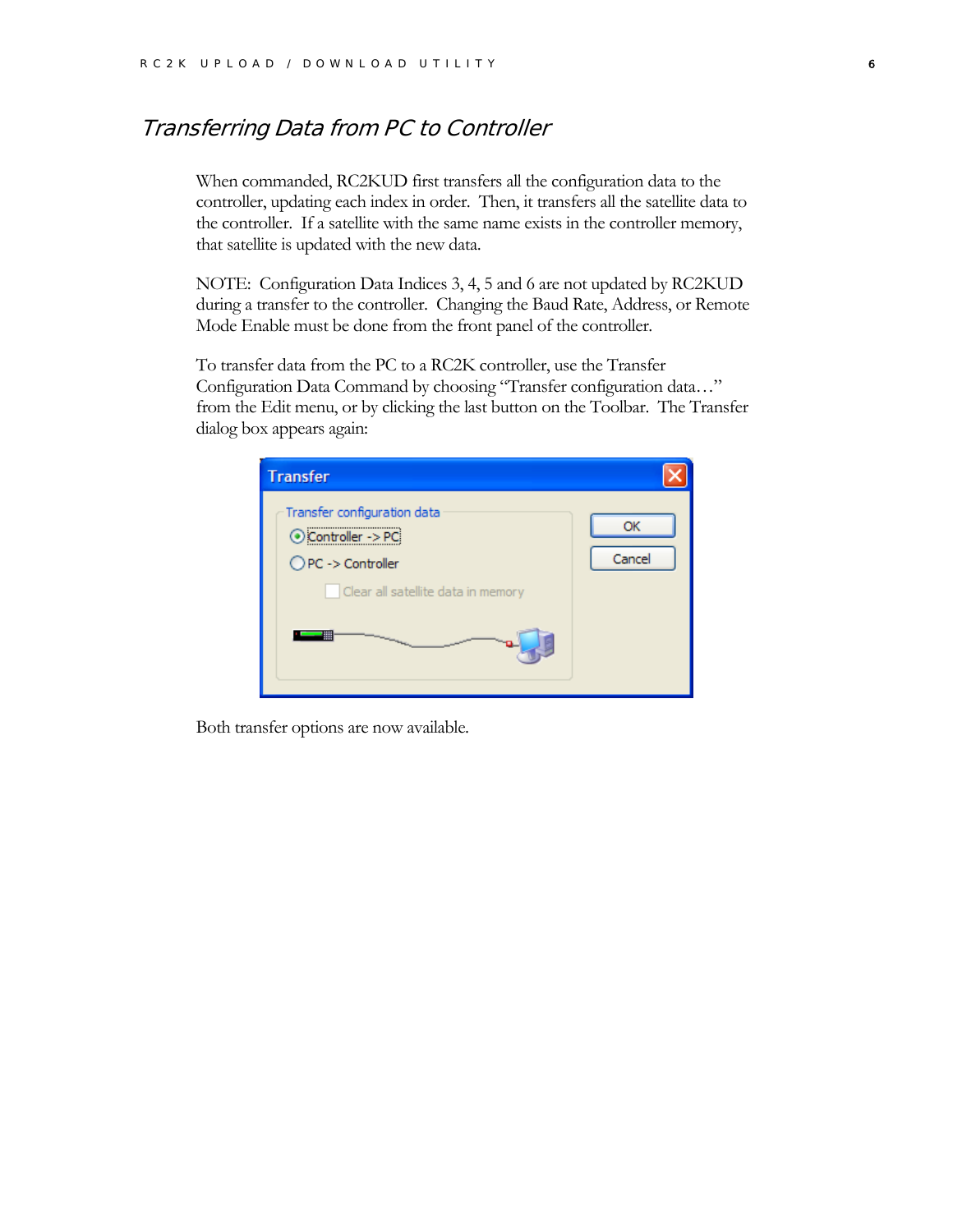| <b>Transfer</b>                                                                                                     |              |
|---------------------------------------------------------------------------------------------------------------------|--------------|
| Transfer configuration data<br>◯ Controller -> PC<br>$\odot$ PC -> Controller<br>Clear all satellite data in memory | ОΚ<br>Cancel |
|                                                                                                                     |              |

To transfer data back to the controller, select the PC -> Controller option.

Notice that the "Clear all satellite data in memory" box now becomes available. Selecting this box causes RC2KUD to erase all satellite data in memory before transferring the new data. If this box is unselected, all satellite data in memory will remain intact.

NOTE: Choosing the Controller -> PC option at this point will overwrite all configuration and satellite data to the current file. All data in the file will be lost!

Clicking the OK button begins the transfer process.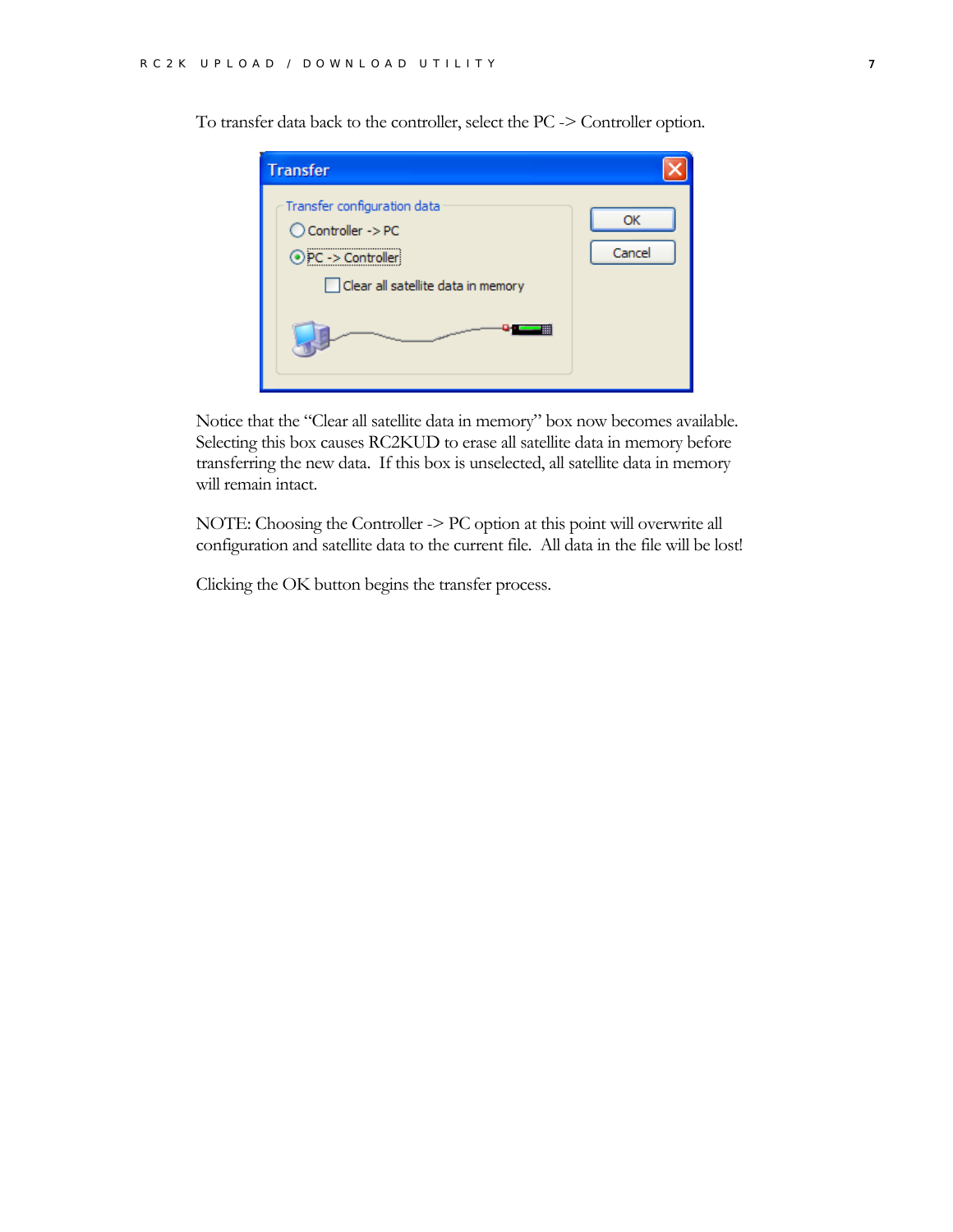## **Troubleshooting**

RC2K Upload / Download Utility has a built in Troubleshooter for easily identifying communication problems. Select Tools, then Troubleshooter from the Help menu to start it.

Some additional things to check are listed below:

- The controller is plugged in and turned on.
- The cable between the computer and the controller is properly installed and connected on both ends.
- The cable is properly constructed in accordance with the diagrams found in the controller manual
- The protocol converter is correctly installed and has power if RS-422 communication is used.
- The address and data rate specified to the software is the same as entered within the controller.
- The data rate specified within the controller is the same data rate entered in the software.
- The communications port specified to the software is not already in use and is functioning properly.